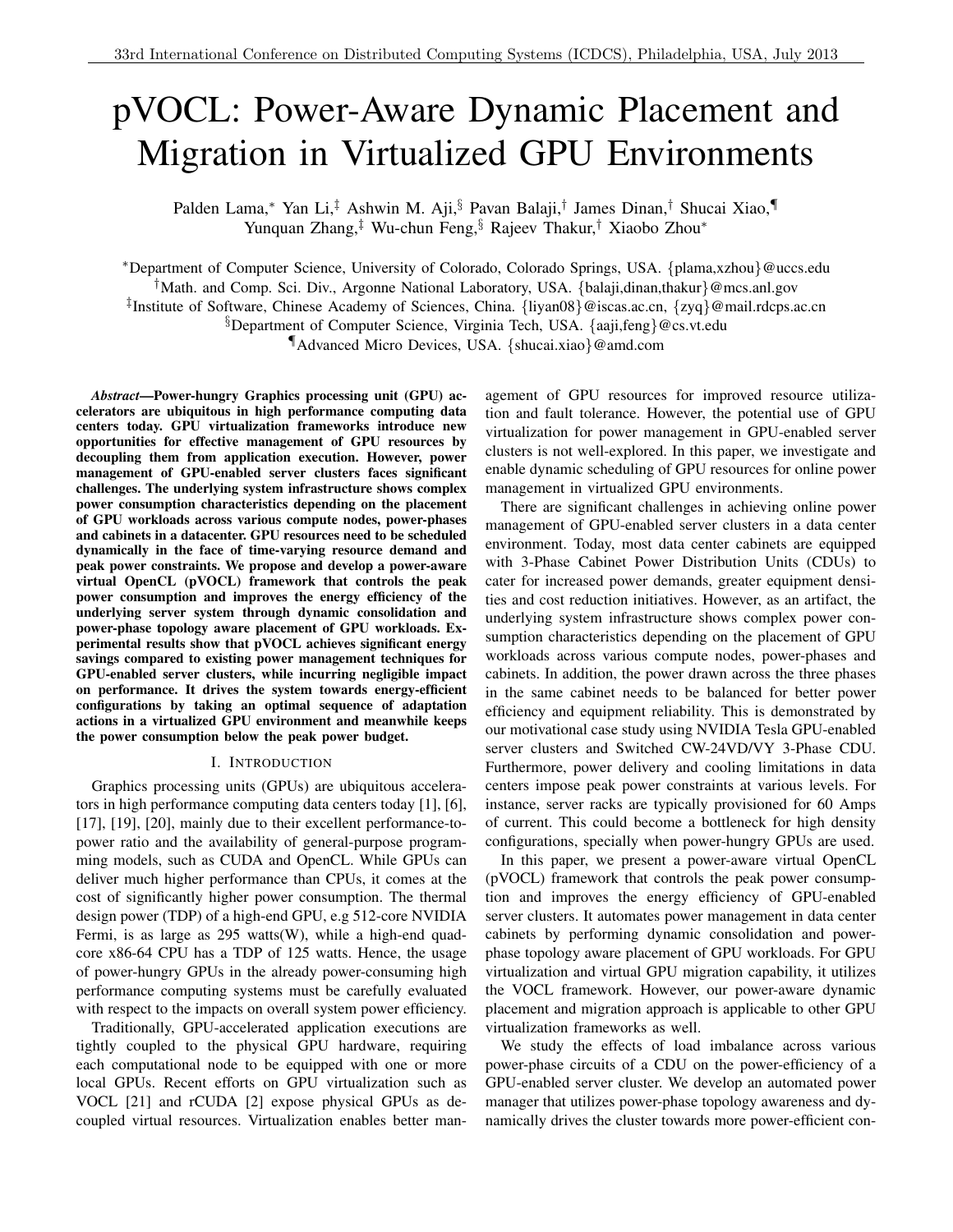figurations. The pVOCL runtime system periodically checks the configuration of server clusters in the face of dynamically varying GPU resource demands. Then, it performs an optimal sequence of adaptation actions that will drive the system towards the most power-efficient configuration, without violating the given power budget. The adaptations involve changing the power states of compute nodes and performing live migration virtual GPUs. We evaluate the efficacy of the pVOCL power manager framework by measuring the power and energy usage of various application kernel benchmarks under the influence of pVOCL, in comparison with the power-phase unaware static power management solution.

The rest of the paper is organized as follows: Section II presents an overview of the VOCL framework. A motivational case study is discussed in section III. The pVOCL framework and its design is described in details in section IV. We evaluate the pVOCL framework in section V. The related work is discussed in section VI. Section VII concludes our paper.

### II. OVERVIEW OF VOCL FRAMEWORK

VOCL [21] is based on the OpenCL programming model and uses Message Passing Interface (MPI) for data communication across different computing nodes when remote GPUs are used. VOCL exposes the same API as the OpenCL programming model. Figure 1 shows VOCL components.



Fig. 1: The Virtual OpenCL (VOCL) framework.

The VOCL library is located on the local node. It is responsible for forwarding the OpenCL function calls to the corresponding GPUs and returning the GPU outputs to the application. It calls the native OpenCL functions to perform GPU computation on local GPUs. For using a remote GPU, it wraps up the inputs of the OpenCL function and sends them to the remote computing node using MPI communication.

The VOCL proxy is located on the remote node. It is a service provider for applications to use GPUs in the node. It receives MPI connection requests from the VOCL libraries and establishes communication channels with them. It is responsible for decoding the messages received from VOCL libraries, calling the native OpenCL functions to perform computation and sending back the function output to the VOCL libraries.

VOCL also supports live task migration across different computing nodes. Such migration is achieved by changing the mapping relationship between *virtual GPUs* (or *VGPU*) in the VOCL library and the VOCL proxy. Specifically, a VGPU represents the resources used by an application on each physical GPU. It includes the OpenCL resources such



Fig. 2: Impact of phase imbalance on power efficiency. Efficiency is measured relative to the perfectly loaded configuration.

as the context, device memory, and kernels. VGPUs exist in both the VOCL library and the VOCL proxy, which are referred to as *VOCL VGPU* and *OpenCL GPU*, respectively. The VOCL framework has a one-to-one mapping between the VOCL VGPU and the OpenCL VGPU.

### III. MOTIVATIONAL CASE STUDY

The most common power generation and distribution system in use today is the balanced, three-phase system. This system is comprised of three equal-amplitude, sinusoidal voltages, that are offset from one another by  $120^\circ$  phase. As a consequence of this configuration, the instantaneous voltage across the phases sums to zero, which translates into mechanical balance and greater efficiency for rotating power generation machinery.

A critical factor in the efficiency of the three-phase system is the balance of the load across phases. An imbalance in current across phases results in lost power through neutral line current. We measure the efficiency with respect to three-phase load configuration in Figure 2, using the experimental platform described in Section V. We compare the power consumption of several node configurations with a configuration where the load is balanced equally across all three phases. Six compute nodes are used and we measure the power consumed over several permutations of these nodes with respect to power phase. The phase imbalance of a three-phase system is expressed as a percentage value, often defined as the maximum deviation from the average of the three-phase voltages or currents, divided by the average of the three-phase voltages or currents. We use the power consumption measurement to quantify the phase imbalance in place of voltage or current.

Given the impact of balancing the workload across phases, we explore two possible configurations for a job executing on our cluster system, shown in Figure 3. In the original configuration, two compute nodes (i.e., Proxies 2 and 3) both have two physical GPUs, but only one is currently mapped to a virtual GPU. We consolidate these two virtual GPUs to a single node, leaving one node idle and allowing it to be powered down to save power. In Figure 3(a), one way of GPU consolidation results in an unbalanced configuration with a phase imbalance of 4. In Figure 3(b), another way of GPU consolidation results in a balanced configuration with a phase imbalance of 0.

Figure 4 shows the total energy and peak power consumption for the original configuration and each configuration after consolidation. This data was measured using power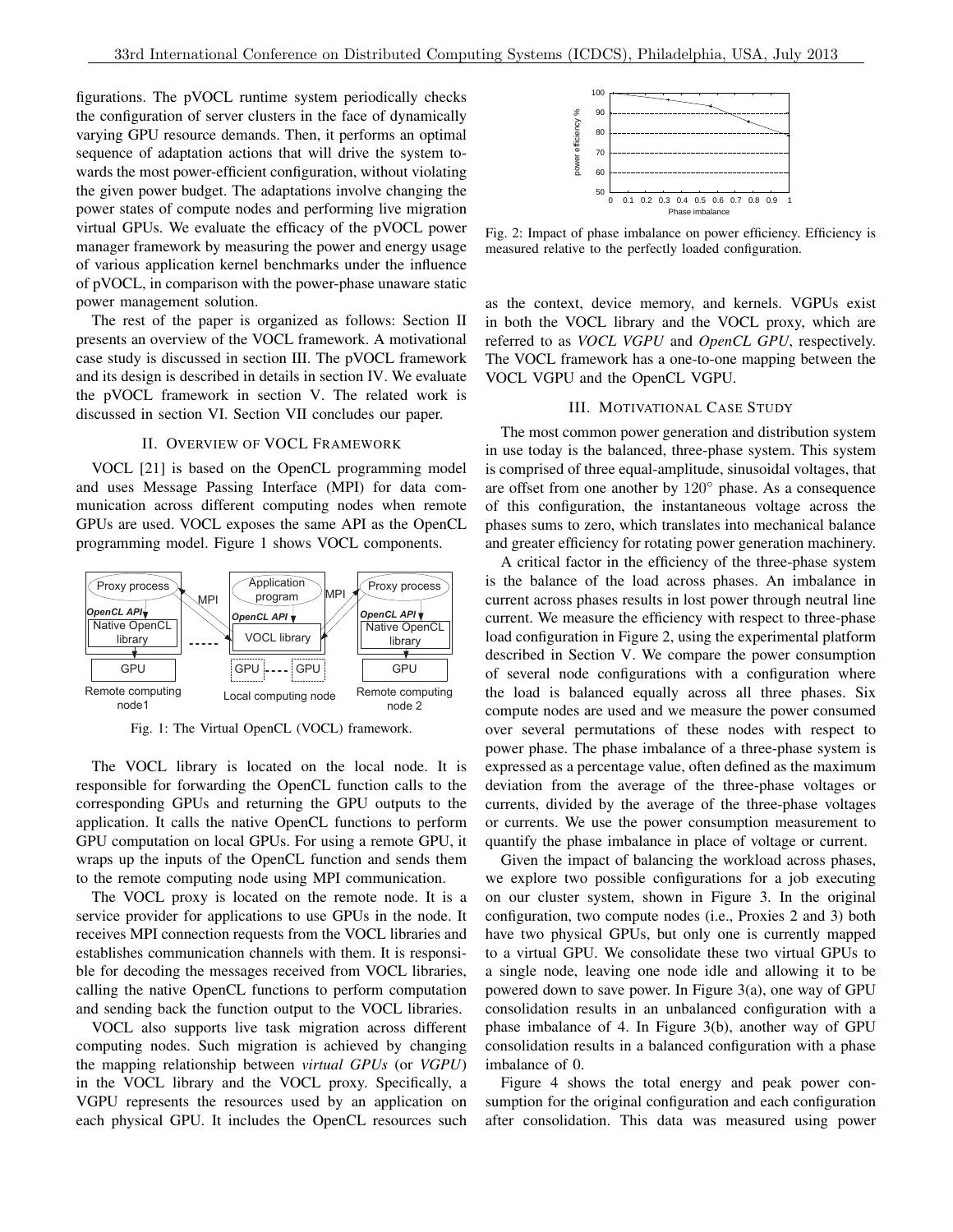

Fig. 3: The original system configuration and two possible resulting configurations after VGPU migration and consolidation.



Fig. 4: Impact of consolidation and node placement.



Fig. 5: Power usage for various node configurations using two GPUs.



Fig. 6: The Power-aware VOCL (pVOCL) framework.



Fig. 7: Power profile of various node configurations.

monitoring equipment on our experimental cluster. We observe that consolidation yields a significant improvement in total energy, as well as a corresponding reduction in the peak power consumption. In addition, the balanced configuration achieves higher efficiency, with a 7.6% reduction in energy and 5.5% reduction in the peak power.

Figure 5 demonstrates the impact of GPU workload placement on the power consumption. Assuming a resource demand for two GPUs, the power consumption varies significantly depending on how the GPU workloads are distributed across compute nodes and CDU power phases.

## IV. THE POWER-AWARE VOCL (PVOCL) FRAMEWORK

Figure 6 presents an architectural overview of the management components used in our power-aware VOCL framework. It consists of a power model, a topology monitor, a power optimizer, and a migration manager. The power model captures the power consumption trends for various configurations of VOCL proxy nodes in datacenter cabinets. The topology monitor periodically collects the information regarding the configuration,  $conf(k)$ , at the current control interval k. The

power optimizer determines the optimal configuration that minimizes the total power consumption of the system while considering the overheads involved in the adaptation from the current configuration to the new configuration. The migration manager performs node reconfiguration of VOCL proxy nodes and live migration of existing VGPUs. Together these components form a control loop that dynamically reconfigures the mapping of existing VGPUs to VOCL proxy nodes and the placement of VOCL proxy nodes in the data center cabinets in order to minimize the power consumption.

## *A. Power Modeling*

*1) Power-Phase Awareness:* In order to make the most power-efficient GPU consolidation and node placement decision, a model is needed that captures the impact of various node configurations on the overall power consumption. A node configuration encapsulates the mapping of VGPUs to VOCL proxy nodes and the placement of nodes at various power-phases of datacenter cabinets. For this purpose, we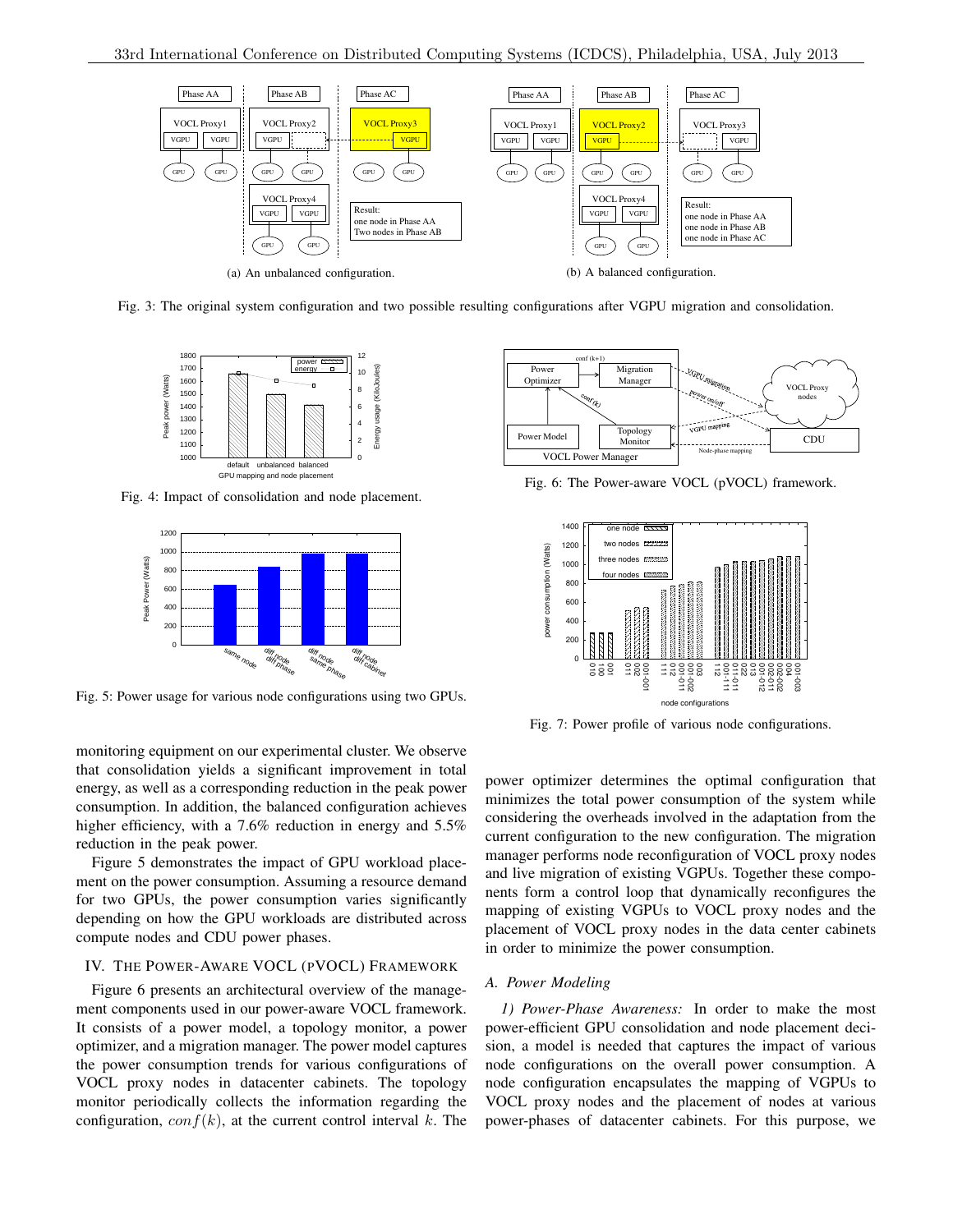

Fig. 9: Total execution time for each kernel over a range of input sizes with and without migration.

conducted an extensive power profiling of various possible node configurations in our testbed of GPU enabled server clusters described in Section V.

First, we measured the total power consumption by turning on idle nodes at various power phases of the two cabinets as shown in Figure 7. The notations  $n_{11}n_{12}n_{13}$  and  $n_{11}n_{12}n_{13}$  $n_{21}n_{22}n_{23}$  represent node configurations in one cabinet and two cabinets respectively.  $n_{ij}$  denotes the number of nodes turned on in the  $i_{th}$  cabinet and the  $j_{th}$  power-phase. The power consumption increases as more nodes are turned on, as expected. For a given number of nodes, we observe a significant variation in the power consumption for different node placements. A node configuration that is more balanced in terms of the number of nodes turned on at each power-phase is more power-efficient than other configurations.

Next, we examined whether the power consumption trend can be generalized to active nodes that execute GPU workloads. We analyzed the power profiles of four application kernel benchmarks: (matrix-multiplication (MM), n-body (NB), matrix-transpose (MT), and Smith-Waterman (SWAT). The first two kernels are compute-intensive; the other two require more data movement between host memory and device memory. In this experiment, each node configuration used two GPUs in total. As indicated in Figures 8(a) and 8(b), all four application kernels show similar variations in the power consumption and energy usage for different node configurations. Figure 8(c) shows that the application performance is independent of the node configuration.

We note that a generalized model that captures the power consumption trends for various node configurations provides sufficient information to find the most power-efficient GPU consolidation and node placement. The power minimization problem does not need actual power numbers corresponding to various application kernels. Hence, we design pVOCL to use a simple lookup table-based power model. The lookup table is generated based on the power usage data for various node configurations as provided by the datacenter administrator.

*2) Analysis of Reconfiguration Overhead:* A node reconfiguration of a virtualized GPU environment involves three types of actions. They are to turn on a new compute node, migrate existing VGPUs across different nodes and to turn off a compute node. The time required by a newly powered on compute node to be ready for computation may take a few seconds to a few minutes depending on the computing platform. However, it does not impact the application performance in our pVOCL framework. It is due to the fact that the GPU workloads continue to execute in the existing nodes at the time of node reconfiguration. The workloads are only migrated when the new compute nodes become available.

We analyze the performance overhead caused by VGPU migration. In Figure 9 shows the total execution time for various application kernel benchmarks with no migration and when a single migration is performed. We observe that, overall, as the problem size increases, the relative performance overhead due to migration decreases. It is due to the fact that the execution time increases faster than the migration overhead with regard to the problem size. In addition, the migration overhead is a few hundred milliseconds for compute-intensive kernels and up to a few seconds for memory-intensive kernels. We conclude that the performance degradation caused by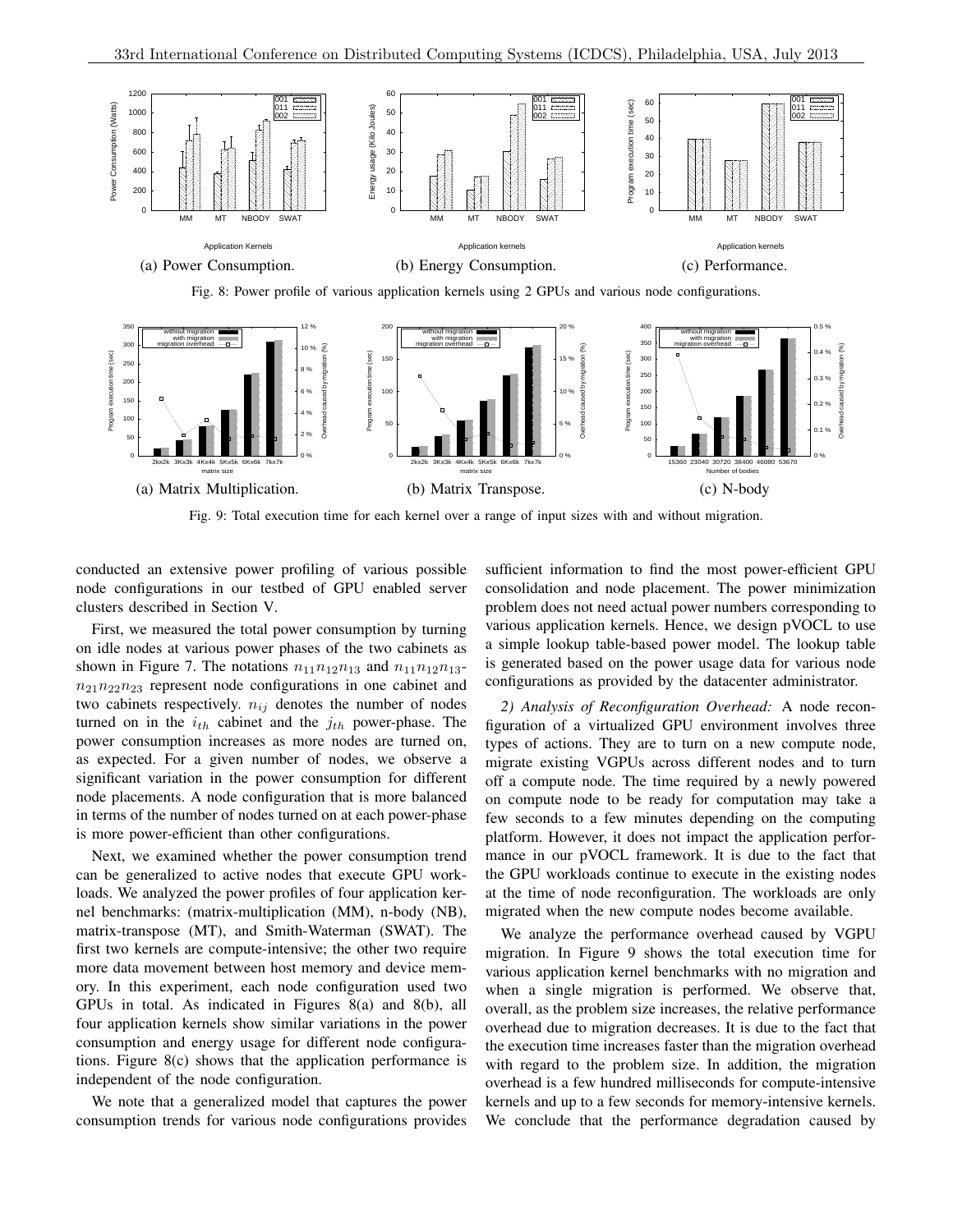

Fig. 10: The topology monitor.

migration can be negligible for programs running a reasonably long time (e.g., a few tens of seconds). Furthermore, note that we use Ethernet connected compute nodes in our experiments. The use of high speed InfiniBand can further reduce the migration overhead drastically.

## *B. pVOCL Components Design*

GPU-enabled server clusters in a data center face dynamically varying GPU resource demands from multiple users. As a result, the number of GPUs used in various nodes changes over time. Furthermore, the mapping of nodes to different power phases in a cabinet may also change as new nodes are installed or old nodes are removed for system upgrade and maintenance. The topology monitor periodically communicates with the CDUs and the VOCL proxy nodes to collect the information about the current node configuration. Note that the VOCL proxy does not distinguish between the communication messages from the topology monitor and an application host. It merely receives the MPI messages and replies back after performing certain actions according to the information provided in the MPI message tag. In this paper, we implemented the interfaces necessary in the VOCL proxy module to enable topology monitoring.

*1) Topology Monitor:* As Figure 10 shows, the topology monitor performs the following operations.

- 1) Utilize the remote monitoring capability provided by the CDUs to get the number of nodes that are turned on at various power phases of the data center cabinets. The communication is performed by using a telnet interface to each CDU.
- 2) Call the MPI Comm connect() function to establish communication channel with each VOCL proxy node. The information regarding existing VOCL proxy nodes are stored and updated locally by the topology monitor.
- 3) Send control messages to the VOCL proxy nodes to request for all the GPU device information, including the number of available GPUs and the device Ids. For this purpose, it calls the MPI Isend() function with the MPI message tag GET PROXY INFO.
- 4) Call MPI\_Irecv() to receive GPU device information from the VOCL proxy nodes.
- 5) Call MPI Isend() with the MPI message tag MAP\_INFO to request the information about various VGPU to physical GPU mappings. Note that a physical GPU that is not mapped to any VGPU indicates that it is not used by any application. We assume that at most one VGPU is mapped to a physical GPU.
- 6) Call MPI Irecv() to receive VGPU mapping information from the VOCL proxy nodes.

*2) Power Optimizer:* GPU consolidation and placement in a virtualized GPU environment may involve a sequence of adaptation steps that include turning on new compute nodes, migrating VGPUs and turning off compute nodes across different power-phases of data center cabinets. A direct transition between two node configurations may not be possible due to potential power budget violations. We formulate dynamic GPU consolidation and placement as the following optimization problems.

*Optimization 1:*

Minimize 
$$
p(c_n)
$$
 (1)

Subject to Constraints:

$$
\text{for all } c_i \in [c_1, c_2, \dots, c_n] \tag{2}
$$

$$
p(c_i) < P \tag{3}
$$

$$
g(c_i) = g(c_0) \tag{4}
$$

consumption while satisfying some constraints. Eq.  $(2)$  and Here,  $p(c_i)$  is the total power consumption of all the nodes used in configuration  $c_i$ .  $c_1, ..., c_{n-1}$  are the intermediate configurations generated by applying GPU consolidation and node placement actions, starting from the initial configuration  $c_0$ . Let  $g(c_i)$  denote the total number of GPUs used for the configuration  $c_i$ . The objective Eq. (1) is to find a set of target node configuration,  $c_n$ , that minimizes the total power Eq. (3) state that the power consumption due to an intermediate configuration must not violate the given power budget P. Eq. (4) states that each intermediate configuration must satisfy the current GPU resource demand,  $q(c_0)$ .

*Optimization 2:*

Minimize 
$$
\sum_{a_i \in A_n} d(a_i)
$$
 (5)

Subject to Constraints:

for all 
$$
c_i \in [c_1, c_2, ..., c_n]
$$
 (6)

$$
p(c_i) < P \tag{7}
$$

$$
g(c_i) = g(c_0) \tag{8}
$$

Let  $A_n = a_0, a_1, \ldots, a_{n-1}$  be the sequence of adaptation actions required to transform the node configuration from  $c_0$  to  $c_n$ . Let  $d(a_i)$  denote the length of each adaptation action. The objective Eq. (5) is to find the optimal sequence of adaptation actions that minimizes the time required to reach one of the target configurations. We represent the optimization problem as a single source shortest path problem of graph theory. Here, each node configuration is a vertex in the graph and the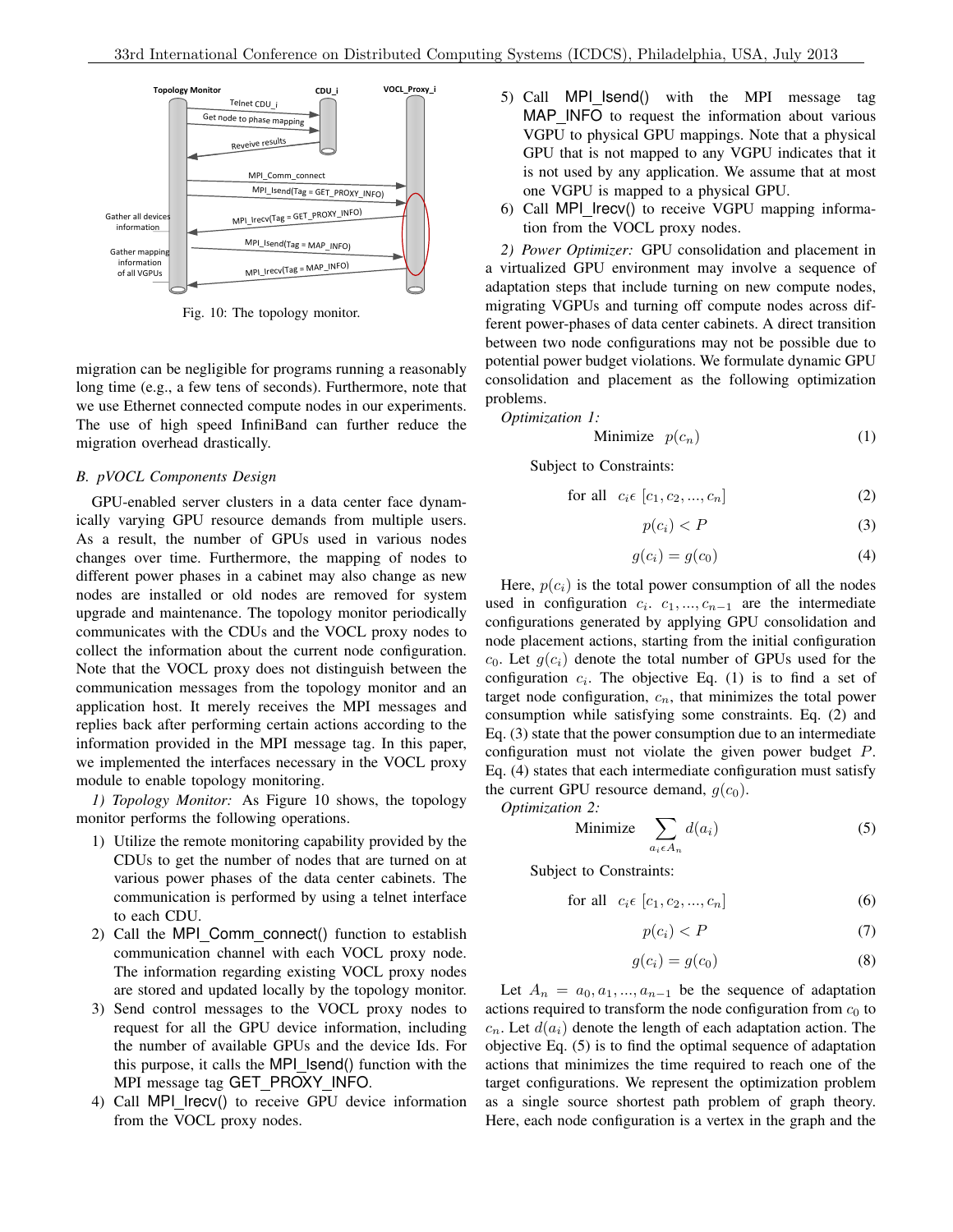

Fig. 11: The migration manager.

TABLE I: The workload mix.

| Node 1       | Kernel                | Input Size | Kernel instances |
|--------------|-----------------------|------------|------------------|
| Node 1 GPU 1 | N-body                | 15360      | 20               |
| Node 1 GPU 2 | Matrix Multiplication | 4kx4k      | 60               |
| Node 2 GPU 1 | Matrix Transpose      | 3kx3k      | 20               |
| Node 2 GPU 2 | Matrix Multiplication | 3kx3k      | 60               |
| Node 3 GPU 1 | N-body                | 23040      | 20               |
| Node 3 GPU 2 | Matrix Transpose      | 4kx4k      | 60               |

adaptation actions become the edges between various vertices. The edges are weighted by the adaptation delay,  $d(a_i)$ . pVOCL power optimizer applies the Dijkstra's algorithm to solve the optimization problem.

*3) Migration Manager:* Figure 11 shows that based on the optimal configuration suggested by the power optimizer, the migration manager performs node reconfiguration as follows.

- 1) Check whether the target configuration requires turning on new nodes.
- 2) Turn on the required number of nodes at various powerphases of the datacenter cabinets according to the target configuration. Telnet interfaces to various CDUs are used to perform this operation.
- 3) Based on the VGPU mapping information of the existing configuration and that of the target configuration, identify the VGPUs that need to be migrated from one proxy node to another.
- 4) Call the MPI\_Comm\_connect() function to establish communication channel with each source proxy node.
- 5) Call MPI Isend() with the MPI message tag MAP\_MIGRATION along with the required information to trigger VGPU migration from the source proxy nodes to the destination proxy nodes.
- 6) Turn off the nodes that do not have any VGPU mapping in the target configuration. Telnet interfaces to the corresponding CDUs are used for this purpose.

#### V. EVALUATION

We evaluate the pVOCL framework in a testbed of GPUenabled server cluster. Each computing node is equipped with Dual Intel Xeon Quad Core CPUs, 16 GB of memory, and two NVIDIA Tesla C1060 GPUs. They are installed with the Ubuntu Linux operating system and the CUDA 4.2 toolkit. The servers residing on data center cabinets are powered by the switched CW-24VD/VY 3-Phase CDU (Cabinet Power Distribution Unit). The CDUs provide power distribution and remote power monitoring capability. We use the MPICH2 MPI implementation for the compute nodes, which are connected with Ethernet.

## *A. Impact of GPU Consolidation*

We now demonstrate the impact of GPU consolidation performed by pVOCL on the power consumption, energy usage and application performance. In this experiment, we use three GPU-enabled compute nodes located in the same powerphase circuit of a CDU. Power consumption is measured at time intervals of one second, in the particular power-phase circuit only. Table I shows the initial placement of a workload mix using application kernel benchmarks with various input sizes. Figure 12(a) shows the time-varying overall demand for GPU resources as various application kernels finish execution.

system under the influence of three power management techniques. First, the hardware technique (h/w-pm) refers to the We compare the instantaneous power consumption of the system under the influence of three power management techin-built idle power management of GPU hardware that causes GPUs to save power when they are idle. Second, the hardware/software static power management (h/w-s/w static-pm) is a combination of h/w-pm and a software based technique that turns off a compute node when all its GPU resources are idle. Finally, pVOCL essentially combines GPU consolidation with the first two techniques. In this experiment, pVOCL is configured to find optimal configurations within the same power-phase circuit since we are measuring the impact of GPU consolidation alone without power-phase awareness.

As shown in Figure 12(b), pVOCL reduces the power consumption more significantly than the other two techniques. It is due to the fact that pVOCL drives the system towards more power-efficient configurations by pro-actively consolidating GPUs into fewer compute nodes and turning off the unused nodes at time 63 sec and 137 sec. On the other hand, the h/ws/w static-pm technique waits until time 137 sec to turn off node 2 when all of its GPUs become idle. Then, it turns off node 1 at time 213 sec. The relatively high power consumption in case of h/w-pm technique is due to the fact that the compute nodes are never turned off.

Figure 12(c) shows that the application performance under the influence of pVOCL is similar to that of the other two techniques. It is due to the fact that pVOCL is able to consolidate GPUs by performing VGPU migration with negligible performance overhead. We measure the overall energy usage of the system under the influence of the three power management techniques. pVOCL improves the energy efficiency by 43% compared to the h/w-pm technique and by 18% compared to the h/w-s/w static-pm technique.

Next, we study the impact of workload mix variations on the energy efficiency of the three power management techniques as shown in Figures 13 and 14. We measure the total energy usage of the system for a fixed period of time using eight variations of the workload mix shown in Table I.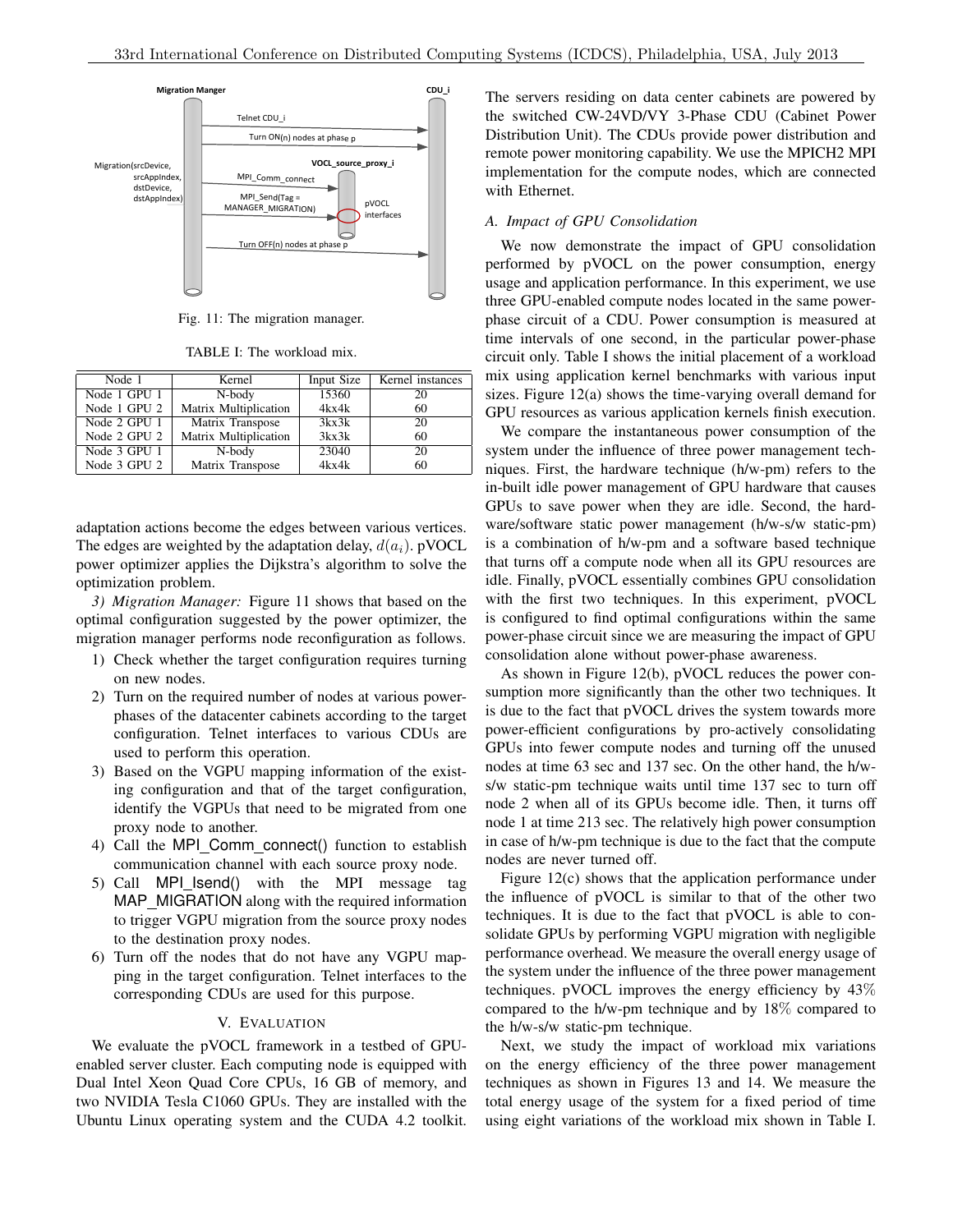

Fig. 12: Power and performance comparison with different power management techniques.



Fig. 13: Energy usage of various workload mixes.



Fig. 14: Impact of GPU consolidation on energy efficiency.

In each variation, we change the number of kernel instances in such a way that the average program execution time remains unchanged while the standard deviation varies. In case of h/ws/w static-pm technique, a higher deviation of the program execution time results in longer waiting times to turn off a node until all of its GPUs become idle. Hence, the total energy usage increases with increase in the deviation of execution time. For the h/w-pm technique, the energy usage remains unchanged since the average program execution time is the same for all workload variations. Similarly, the energy usage for pVOCL is largely unaffected by the increase in the deviation of execution time for the workload mixes used in this experiment. As shown in Figure 14, the improvement in energy efficiency by pVOCL reaches up to 29% compared to the h/w-s/w static-pm technique due to variations in the workload mix.

## *B. Power-Phase Topology Aware GPU Consolidation and Placement*

We evaluate the effectiveness of pVOCL's power-phase topology aware GPU consolidation and placement. We use three compute nodes in each power-phase circuit of the 3 phase CDU. Since each compute node has two GPUs, there are six GPUs in each power-phase. As a case study, we execute N-body kernel benchmarks with input sizes of 15360, 23040, 30720, 38400, 46080, and 53760 bodies respectively on the six GPUs. The number of kernel instances being executed are 20, 40 and 80 respectively on the GPUs residing in the three power-phase circuits. Figure  $15(a)$  shows the timevarying demand for GPU resources in the three power-phases as various application kernels finish execution. We measure the power consumption of the entire CDU at time intervals of one second. The peak power budget of the CDU is set to be 4800 Watts in this experiment.

Figures 15(b) and 15(c) compare the dynamic distribution of GPU workloads across the three power-phases due to pVOCL's power-phase topology aware consolidation and a consolidation approach without power-phase awareness. Figures 16(b) and 16(c) show the number of compute nodes that are powered on change accordingly. In case of power-phase aware consolidation, the number of busy GPUs and the powered-on compute nodes are more evenly distributed across the three power-phases. As a result, as shown in Figure 16(a), it is able to maintain a much lower power-phase imbalance in the face of time-varying GPU resource demand. Note that there is a gradual increase in power-phase imbalance in both cases of consolidation. It is due to the fact that there are a lower number of GPU workloads available to balance the power-phases as the benchmark applications finish their execution.

Figure 17 shows the impact of power-phase awareness on the instantaneous power consumption of the system. Overall, there is an improvement of 14% in energy efficiency due to the power-phase aware GPU consolidation that drives the system towards more power-efficient configurations with negligible performance overheads. We observed similar results with various other application benchmarks, which are omitted here due to space constraints.

#### *C. Peak Power Management and Energy Efficiency*

We evaluate pVOCL's ability to manage the peak power consumption while improving the energy efficiency of GPUenabled server clusters. In this experiment, we start with three compute nodes in one of the power-phase circuits in the 3-phase CDU. We execute 100 instances of N-body kernel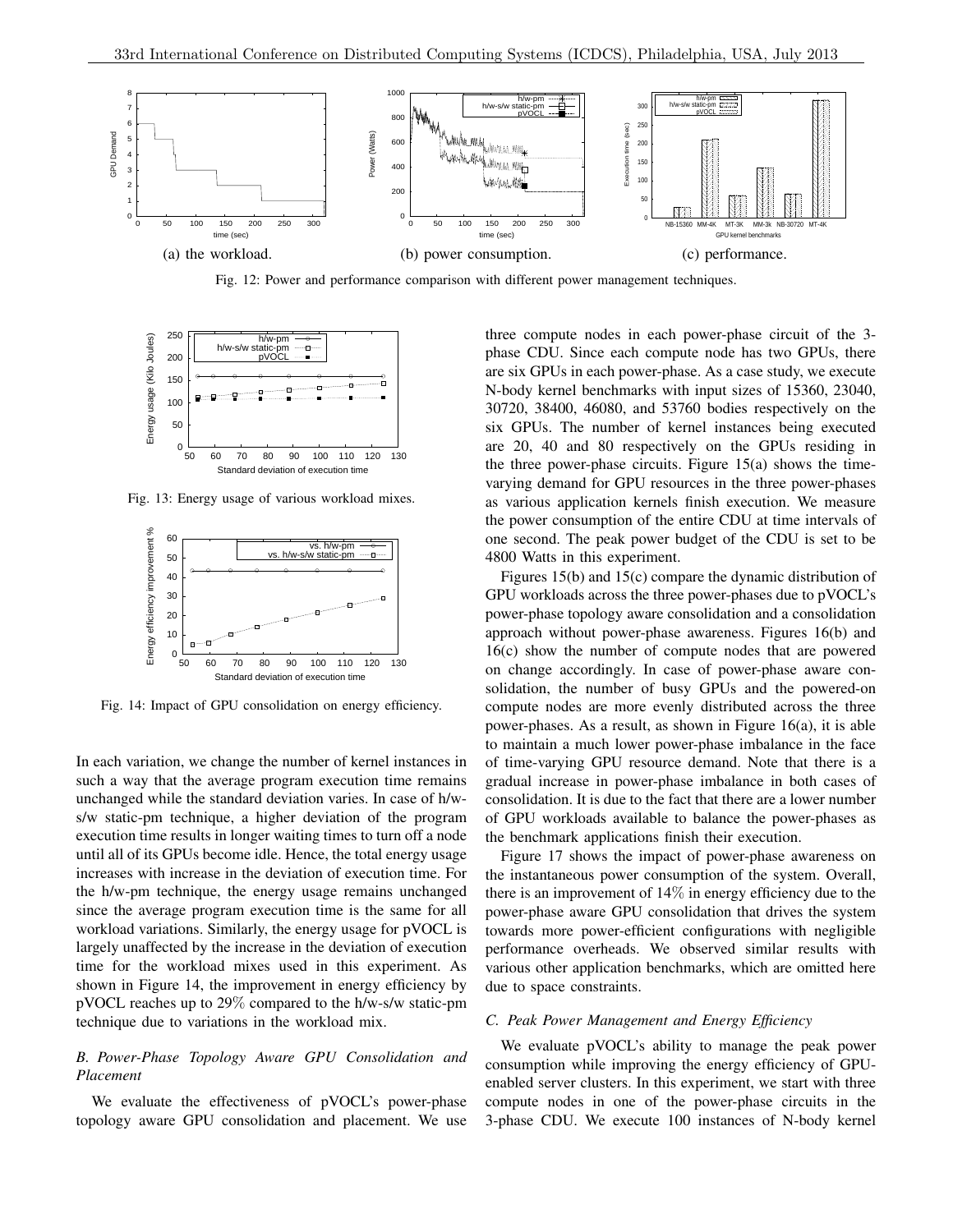

Fig. 15: Impact of GPU consolidation on workload distribution across various power phases.



Fig. 16: Impact of GPU consolidation on phase imbalance and node configurations.



Fig. 17: Impact of power-phase topology aware consolidation and node placement on power consumption.

benchmarks with input sizes of 15360, 23040, 30720, 38400, 46080, and 53760 bodies respectively on the available GPUs.

Figures 18(a), (b) and (c) compare the instantaneous power consumption of the entire CDU under the influence of pVOCL's GPU consolidation and placement actions, when different power budgets are imposed. In each case, pVOCL is able to keep the peak power consumption below the given power budget. However, the decrease in power consumption due to pVOCL occurs much earlier when the power budget is higher. It is due to the fact that pVOCL performs different adaptation actions under different power constraints as shown in Figures 19 and 20. A higher power budget provides more node reconfiguration options. Hence, pVOCL is able to find the best sequence of adaptation actions to reach a power-efficient configuration under the given power constraint.

Figure 19(a) shows that pVOCL initially turns on two compute nodes in power-phase 2 and one compute node in power-phase 1 without violating the power budget of 2600 Watts. This explains the initial increase in power consumption shown in Figure 18(a). On the other hand, When the power budget is 2300 Watts, it can turn on only one compute node in power-phase 2 initially as shown in Figure 18(b). When the power budget is only 2000 Watts, it is not able to turn on any new compute node until one of the GPUs become idle around time 134 seconds. As a result, a higher power budget allows pVOCL to distribute the GPU workloads across different power-phases and reach more power-efficient configurations much earlier compared to the cases when the power budget is low. This is illustrated in Figures 20(a), (b) and (c).

Figures 21(a), (b) and (c) show the performance overhead caused by pVOCL's adaptation actions under various power constraints. We measure the total execution time of each application under the influence of pVOCL and compare it with its default execution time. Note that the applications may undergo different number of migrations or may not be migrated at all due to various GPU consolidation actions taken by pVOCL. This explains the variations in the performance overhead for different applications and power constraints. Furthermore, the performance overhead also depends on the input size of each application. We observe a negligible performance overhead of less than 0.15% in all three cases. It is due to the fact that the amount of time required to migrate VGPUs among various compute nodes is quite small compared to the computational cost. Furthermore, turning on new compute nodes does not impact application performance since the applications continue to execute in the existing compute nodes until the new nodes become available for migration.

Finally, we compare the energy efficiency of pVOCL with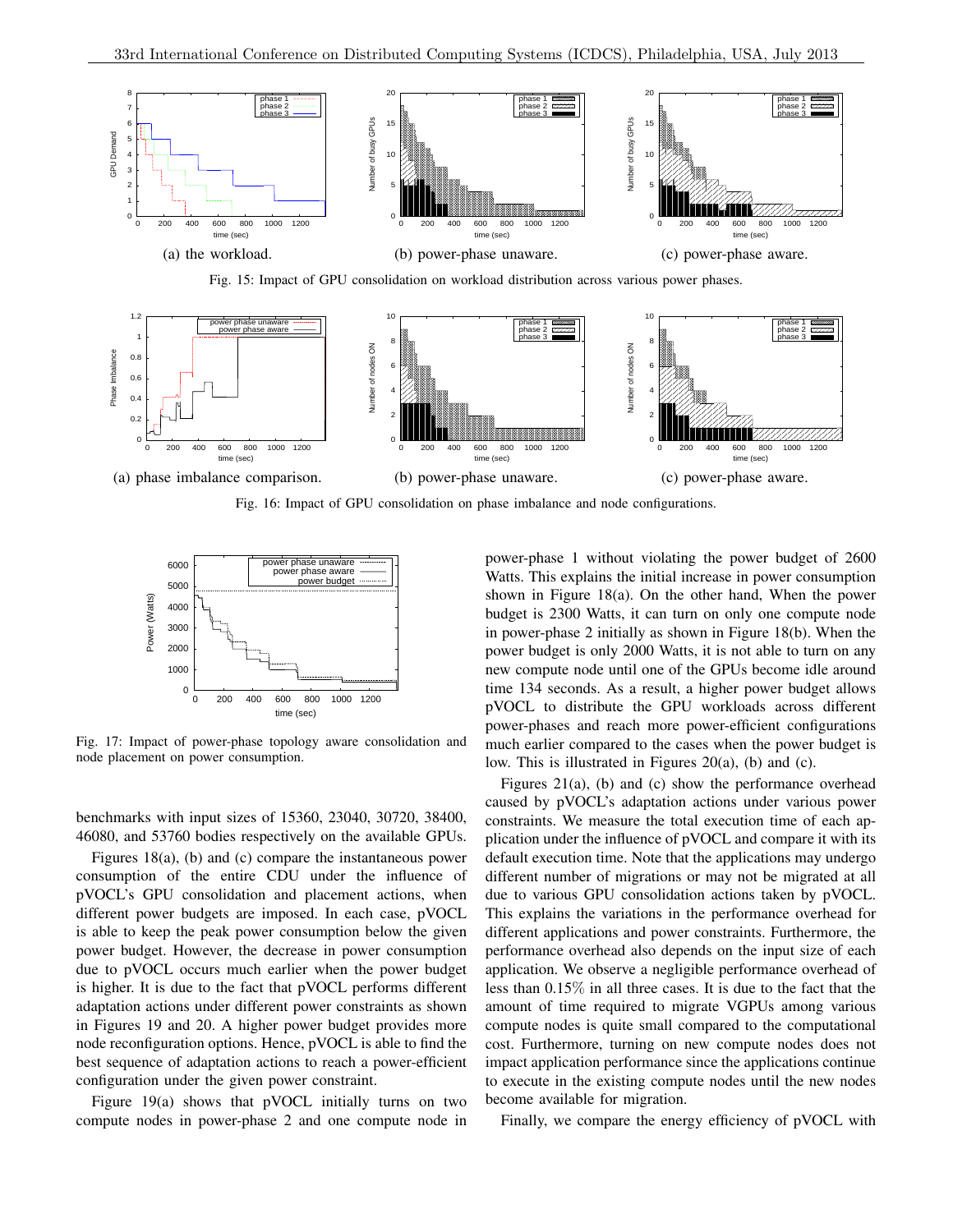

(a) with power budget 2600 W. (b) with power budget 2300 W. (c) with power budget 2000 W.

Fig. 20: GPU workload distribution under various peak power constraints.



Fig. 22: Energy efficiency improvement due to pVOCL.

the h/w-pm and h/w-s/w static-pm techniques. As shown in Figure 22, the improvement in energy efficiency due to pVOCL increases with increasing power budgets.

#### VI. RELATED WORK

In general, GPUs deliver more performance-to-power ratio than traditional processors. GPUs are also significantly more power-hungry. Thus, analyzing and reducing the power consumption in GPU computing has become a top research topic

# in recent years [10], [11].

Sheaffer et al. [18] proposed a GPU simulator, Qsilver, to model GPU power consumption. However, this simulator is primarily limited to GPU architectures, particularly at ISA and micro-architectural definition design stages. Like the work of Ma et al., this framework is focused on improving power consumption of GPUs at the hardware level, which is orthogonal to our work to save energy via task migration.

Li et al. [15] developed a runtime framework to dynamically consolidate instances from different workloads from multiple user processes into a single GPU workload. To be able to consistently achieve better energy efficiency, they propose a GPU performance and power models to make predictions for potential workload consolidation alternatives and identify useful consolidations. Their work achieves energy efficiency via predictions beforehand. Once an instance is assigned on a GPU, it will be executed to completion regardless of whether there is system state change. In contrast, pVOCL dynamically adjusts the task across different GPUs via live task migration and reflect real-time state of the system.

There are significant research efforts focused on power, energy and thermal management in enterprise data centers [3]–